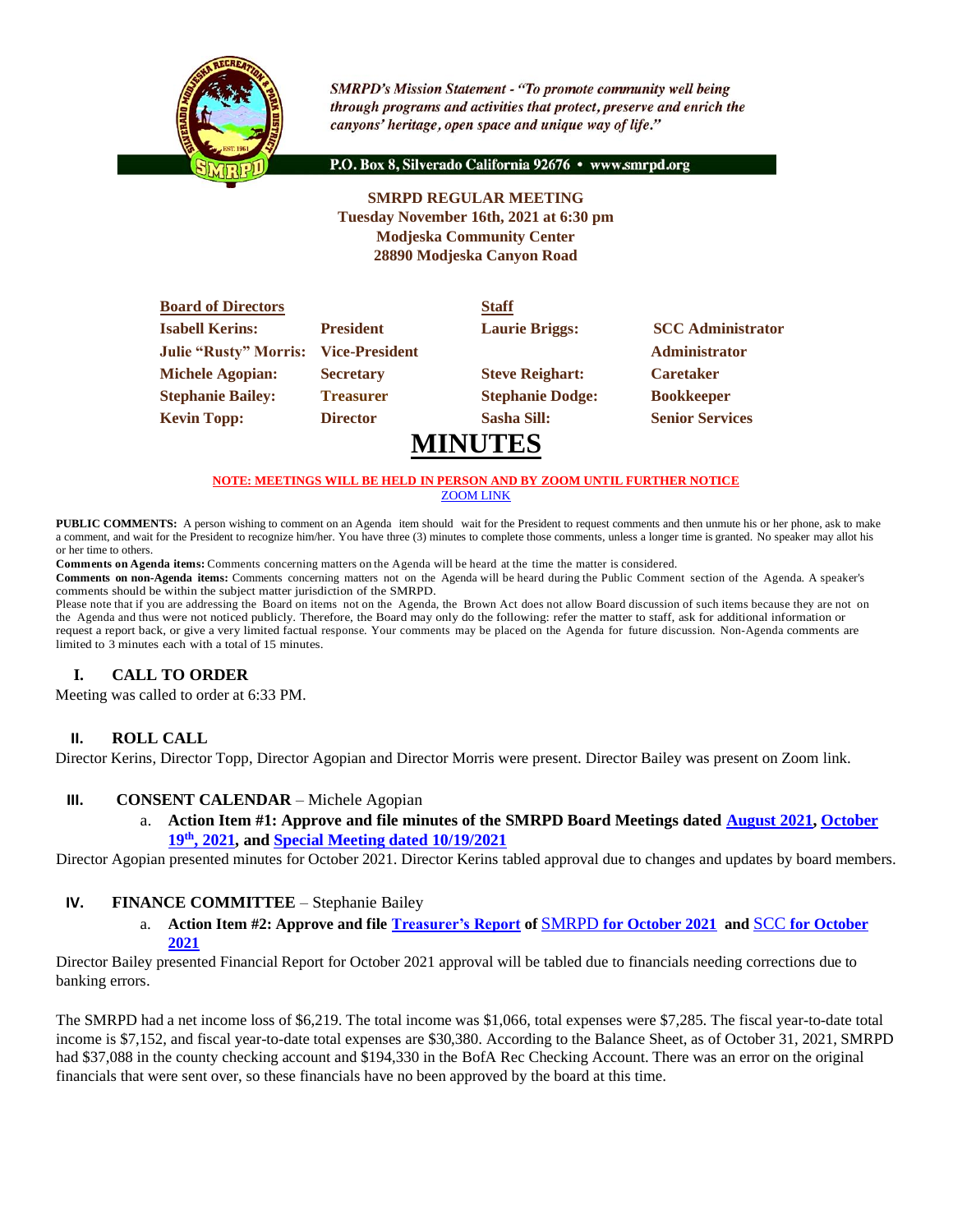The SCC had a net income loss of \$6,303. The total income was \$25,579. Tuition was down \$10,000 due to being closed for 2 weeks from September to October due to COVID. The total expenses were \$31,883. The fiscal year-to-date total income is \$112,214, with fiscal year-to-date total expenses at \$113,427. According to the Balance Sheet, as of October 31, 2021, SCC had \$2,134 in the BofA checking account and \$17,052 in the Business Savings BofA Account.

Financials were tabled to next meeting due to errors. No public comments were made.

#### **V. OTHER DISTRICT BUSINESS**

(Pursuant to Government Code Section 54954.2 public comments will be allowed during agenda items before Board Discussions. Time limit is 3 minutes *per person limited to one session per person per issue)*

- a. Board Elections Director Kerins reported that Board Elections will be held in December per SMRPD Handbook guidelines, see below.
	- i. Per SMRPD Handbook **Officers:** On an annual basis at the first meeting in December, the Board shall elect new officers. The Board members shall rotate positions of President, Vice-President, Treasurer, Secretary, and unassigned Director. No member shall hold a single position for more than one year without a majority vote of the Board. Majority vote means the vote of a majority of the members of the Board or three members of a five-person Board (*Public Resources Code Section 5784.13*).
- b. Ad Hoc Committee Grants Director Kerins presented proposal of all grants. See presentation link below. Director Kerins and Morris are taking proposals and will have more updates for Decembers meeting.
	- i. [Per Capita Grant](https://www.parks.ca.gov/?page_id=30095) Isabell Kerins
		- 1. [Presentation](https://1drv.ms/b/s!An_OKisCbP0Fjj22b4auENmRkvDS?e=K9Q1sC)
	- **ii.** Regional Park Program Isabell Kerins
		- 1. SMRPD does not qualify for this grant due to having too few members in our community. To qualify we must have at least 5,000 community members.
	- **iii.** [COVID Grant](https://www.csda.net/advocate/take-action/covid) Stephanie Bailey no update at this time.
- c. Administrator Job Opening Isabell Kerins
	- i. Director Kerins reported that interviews are currently being held and will have more reports for next month.
- d. Personnel Director Kerins presented all updated documents below.
	- i. [Deposit Form](https://1drv.ms/b/s!An_OKisCbP0FjXQpAoheTkNQdqZ1?e=2s2bCS)
	- ii. [Employee Checklist](https://1drv.ms/b/s!An_OKisCbP0FlGXI3JQExuQquv1G?e=eJ2cV6)
	- iii. [Director Checklist](https://1drv.ms/b/s!An_OKisCbP0FlGS7hgTRjwJbJeGB?e=bgxLUS)
	- iv. [Time Sheet](https://1drv.ms/w/s!An_OKisCbP0FlFmtlCEO1AuEr9-e?e=yatmSJ)
	- v. [Pay Schedule](https://1drv.ms/b/s!An_OKisCbP0FlDp1bqxK8Icr3JOH?e=WZDTy3)
	- vi. [Employment Application](https://1drv.ms/b/s!An_OKisCbP0FlDJaFJaVJLbt2Mq6?e=EHynFS)
- e. Capri Director Kerins presented all new documents below.
	- i. Worker's Comp
		- 1. New Documents
			- a. [Wallet Card](https://1drv.ms/b/s!An_OKisCbP0FlFY5E1Glx2vXfXA8?e=NFFUMa)
			- b. [Clinical Consultation Quick Reference](https://1drv.ms/b/s!An_OKisCbP0FlFd0v-ms5DCvo853?e=ltpN2p)
			- c. [Clinical Consultation](https://1drv.ms/b/s!An_OKisCbP0FlFRcanfOgNgenLkw?e=d8Iggo)
			- d. [Worker's Comp Claim Mgt. Flowchart](https://1drv.ms/b/s!An_OKisCbP0FlFh6A8204GsjVmC0?e=juDRsd)
			- e. [Form 5020](https://1drv.ms/b/s!An_OKisCbP0FlFUcNrEBV-qw-PQO?e=ywDwiw)
- f. Blood Drives Director Morris reports blood drive on 12/21 10:30 to 4:30 Free t-shirt available for all participants.
- g. Zachary Dupre Concert Venue
	- i. **Action Item #3 – [Resolution 11162021-1](https://1drv.ms/b/s!An_OKisCbP0FlFKjC4hrHjeLimRH?e=V12vow) – Dedication of Silverado Community Park Stage to the Zachary Dupre Concert Venue**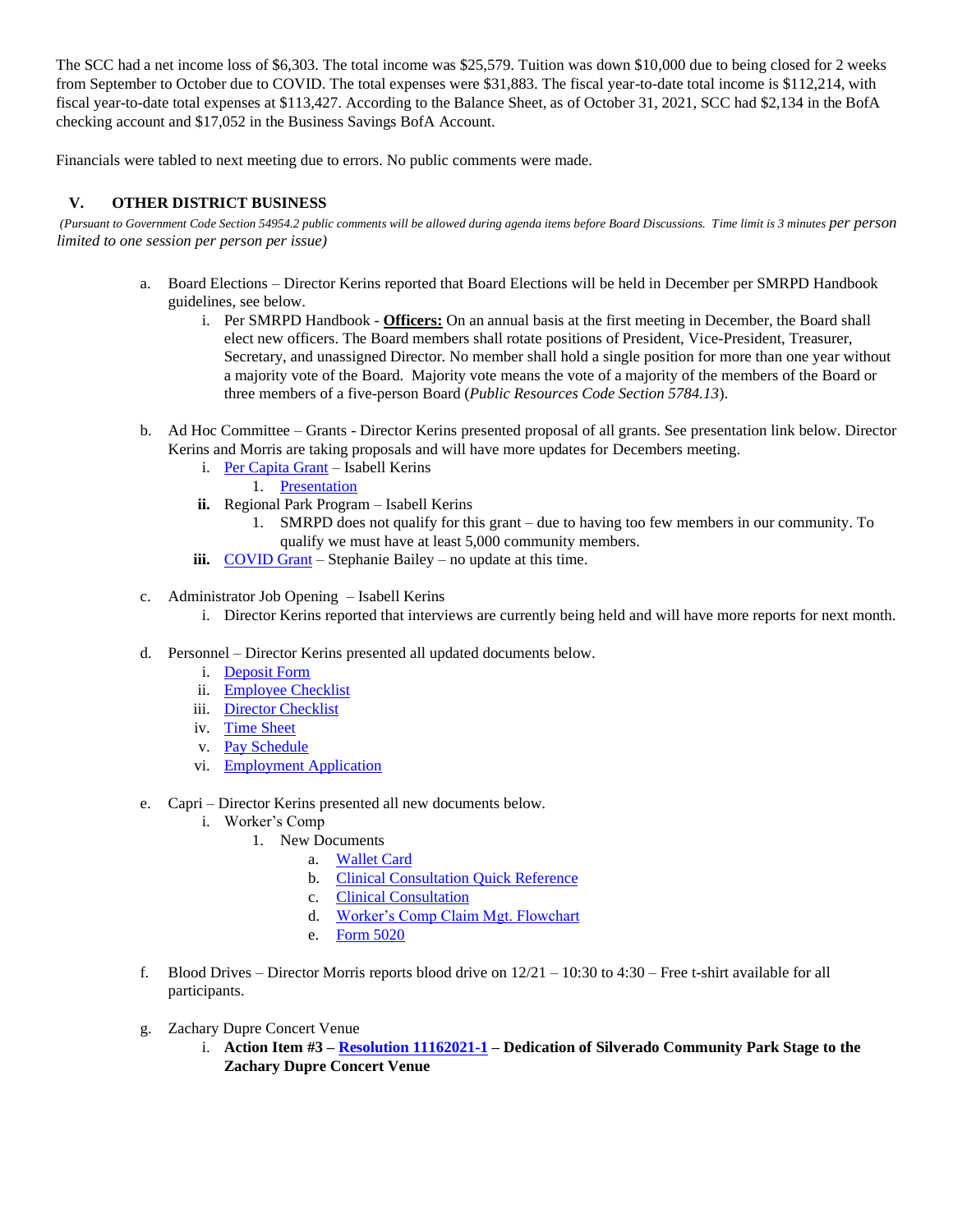# **1 st Action: Director Agopian makes motion to approve [Resolution 11162021-1](https://1drv.ms/b/s!An_OKisCbP0FlFKjC4hrHjeLimRH?e=V12vow) – Dedication of Silverado Community Park Stage to the Zachary Dupre Concert Venue as presented. Motion seconded by Director Morris. All present voted aye.**

- h. Senior Services Sasha Sill reports that Age Well decided to relaunch the pilot program, it's Hot Meals on Wheels, delivered hot. The entire program is by donation. There are 5 volunteers, and about 9-12 regular participants. Meals must be pre-ordered. Head count must be gathered. The group gathers every Thursday at 12 pm unless stated otherwise. Please contact Sasha Sill at 714-600-4084 an[d sasha.marisa1@gmail.com](mailto:sasha.marisa1@gmail.com) .
- i. Volunteer Thank you Dinner Director Kerins reported that a date is coming for this date soon.
- j. Rental Request
	- i. Thanksgiving Potluck Kevin Topp reports Saturday after thanksgiving  $11/27$  1 6 pm. We need about 7 turkeys, 5 hams, volunteers that sign up to bake turkey or ham. Please contact Diane or Kevin Topp at [kevintopp@smrpd.org.](mailto:kevintopp@smrpd.org)
	- ii. Director Kerins made facilities rental request for 12/18 School of Rock Christmas Concert. Director Kerins will check calendar. Facilities Committee will meet separately to approve.
	- iii. Christmas In the Canyon sink request approved by board. No motion needed for approval.

Public Comments – Scott Breeden commented on Grants and water features and cutting back on 15% water.

Director Kerins responded that while working with the architect we stated that conservation of water use was a priority. Director Agopian stated that the water feature was a top priority in the community based off the survey with the amount of children now in our community. Also, that during the Summer time there was a large water bill due to the use of the hose and this is one way to mitigate that issue while still meeting community wants and needs.

Breeden asked if there was a deadline.

Director Kerins responded there was a deadline for the board to make up their mind by this month.

Breeden asked if it would still be a good idea if we didn't get any grant money for this project.

Director Agopian confirmed this project would not be available to the community due to insuffient funds without the Grant.

Director Kerins stated the per capita grant is not a competitive grant and the funds are set aside no matter what for our community. The SMRPD is trying to meet the needs to the community and its requests.

#### **VI. SILVERADO CHILDREN'S CENTER (SCC) OVERSIGHT COMMITTEE** – Isabell Kerins

- a. [Report](https://1drv.ms/w/s!An_OKisCbP0FlGMcKr4uRarJN72i?e=Jv3Jlv) and updates on facilities and enrollments Director Kerins presented report. The SCC had an increase of 5 new students and is looking for one new credentialed teacher, if you know anyone interested please apply to Director Kerins or SCC Administrator Laurie Briggs. The school made \$1,555.88 at the Country Fair from the raffle fundraiser. The SCC has started a waiting list effective December 1<sup>st</sup>, as we have met capacity for seedlings classroom due to teacher capacity being met. Recently staff salary and wages were increased as mentioned in the Financial Report due to additional teachers staffing up in September and POD separation. The SCC has made the decision to group up the kids in order to mitigate COVID interaction and instead of closing down for a full two weeks, instead a singular POD would close. There was also an increase in the day's hours as well. There was a decrease in tuition due to the COVID incident and closing for two weeks in October where families were refunded for those two weeks. The kids practiced firedrills. SCC was closed for Veterans Day and will be closed for Fall Break November 25-26.
- b. [Report on Friends of Silverado Children's Center 501c\(3\)](https://1drv.ms/b/s!An_OKisCbP0FlGHRgJ-Ciwzg69C5?e=btT6Rl) Director Kerins reports there are 5 Directors and 3 other board members responsible for fundraising and family engagement. They recently acquired two outdoor sinks, they are redoing the exit gate, bidding for the deck, and they are also getting bids for the outdoor seating area for artificial grass. They are put together the Emergency Notification Plan Procedures and it was sent out to all the families, phone tree style. There was a photographer that hosted a photoshoot, those funds went to the SCC. They raised \$900. 10 families showed up to the family work day. They will be participating in the Christimas in the Canyons event to fundraise as well.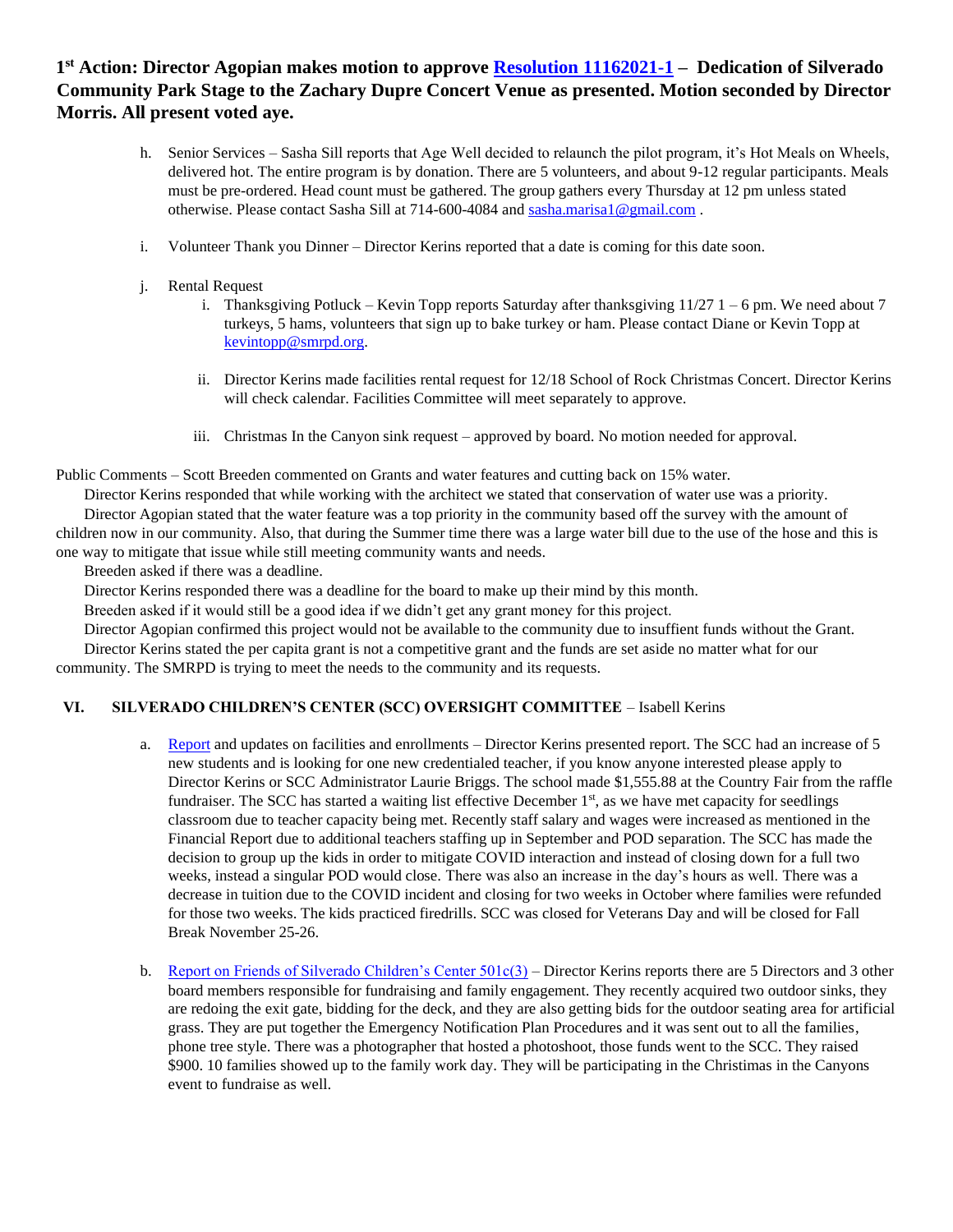c. [Staff Covid Survey](https://1drv.ms/b/s!An_OKisCbP0FlFul1yGmzb3vdDQK?e=zCv2r1) – Results – Director Kerins reports results, there was an error as the last question should all be answered as no.

Board Comments – Director Bailey asked what measures are being taken to prevent another COVID closure.

Director Agopian responded that only a pod will be closed due to separating the younger kids from older kids. If there is a COVID issue then you would only close down that pod or group in an ideal situation. No teachers or children will be overlapping in the groups.

Director Kerins responded that all teachers are going through COVID measures and guidelines that are currently in place for licensing by OSHA.

Public Comments – Jenny Scott asked if the climbing structure was still on site.

Director Kerins responded that yes, the playground was still on site.

Scott responded that it was not supposed to be there.

Director Agopian asked who told you that.

Scott responded that no children are allowed on that structure under the age of 5 due to height.

Director Kerins responded that licensing was last out about 3 months prior and all height issues were taken care of and

approved. Also, no children below the age of 5 are allowed in that area. This playground structure meets all licensing requirements.

#### **VII. FACILITIES/SAFETY/MAINTENANCE COMMITTEE**

a. [Report](https://onedrive.live.com/?cid=05FD6C022B2ACE7F&id=5FD6C022B2ACE7F%211823&parId=5FD6C022B2ACE7F%211795&o=OneUp) from Facility and Safety Committee – Director Agopian presented this report. See link.

Public Comments – Francesca Duff recommends an adjustable hoop due to small children being able to also play basketball. Also, there are a lot of community members that would be opposed to enclosing the walkway with concrete for a variety of reasons.

Director Kerins and Director Agopian responded that the walkway enclosed with concrete wouldn't be where funds would be best served and the SMRPD will not be moving forward with that option.

Director Kerins commented that the adjustable hoop was also out of budget and was not exactly an option based off of the survey responses and priority.

- b. Modjeska
	- i. Items left at park bench/Monthly Flea Market in Modjeska Sign posted Director Kerins reports she put a sign on the bulliton board about not leaving items on park bench as it is becoming an issue.

## **VIII. RECREATION COMMITTEE**

Director Kerins reports an instructor will be doing Sound Baths at the Silverado Community Center soon.

#### **IX. FUNDRAISING COMMITTEE**

a. Flea Market – Director Kerins reports no Flea Market in November due to Thanksgiving. The next Flea -Market is December Flea Market on 12/18.

#### **X. COMMUNICATIONS COMMITTEE**

- a. Report from Communications Committee Kevin Topp reports an email blast will be sent out about the Potluck and Director Agopian will add the Rattlesnake aversion emails to SMRPD emails.
- b. SMRPD Website
	- i. Financials now on OneDrive All financials have been added to the website with the exception of March.

#### **XI. OPEN SPACE AND TRAILS COMMITTEE**

a. Report on Open Space and Trails Committee – Kevin Topp reports it's been difficult to find anyone to assist with cutting trails. Director Kerins to investigate and speak with Team Rubicon on the new classes they plan to have.

#### **XII. PUBLIC COMMENTS**

Scott Breeden – comment about website, agenda's should be in a searchable form. Word isn't acceptable, but PDF is. Two most recent agenda's were in Word and should be in PDF.

Director Kerins responded she will look into this as the PDF eliminates the hyperlinks to the supporting documents. Jenny Scott – could not find visual and audio recordings for Zoom meetings.